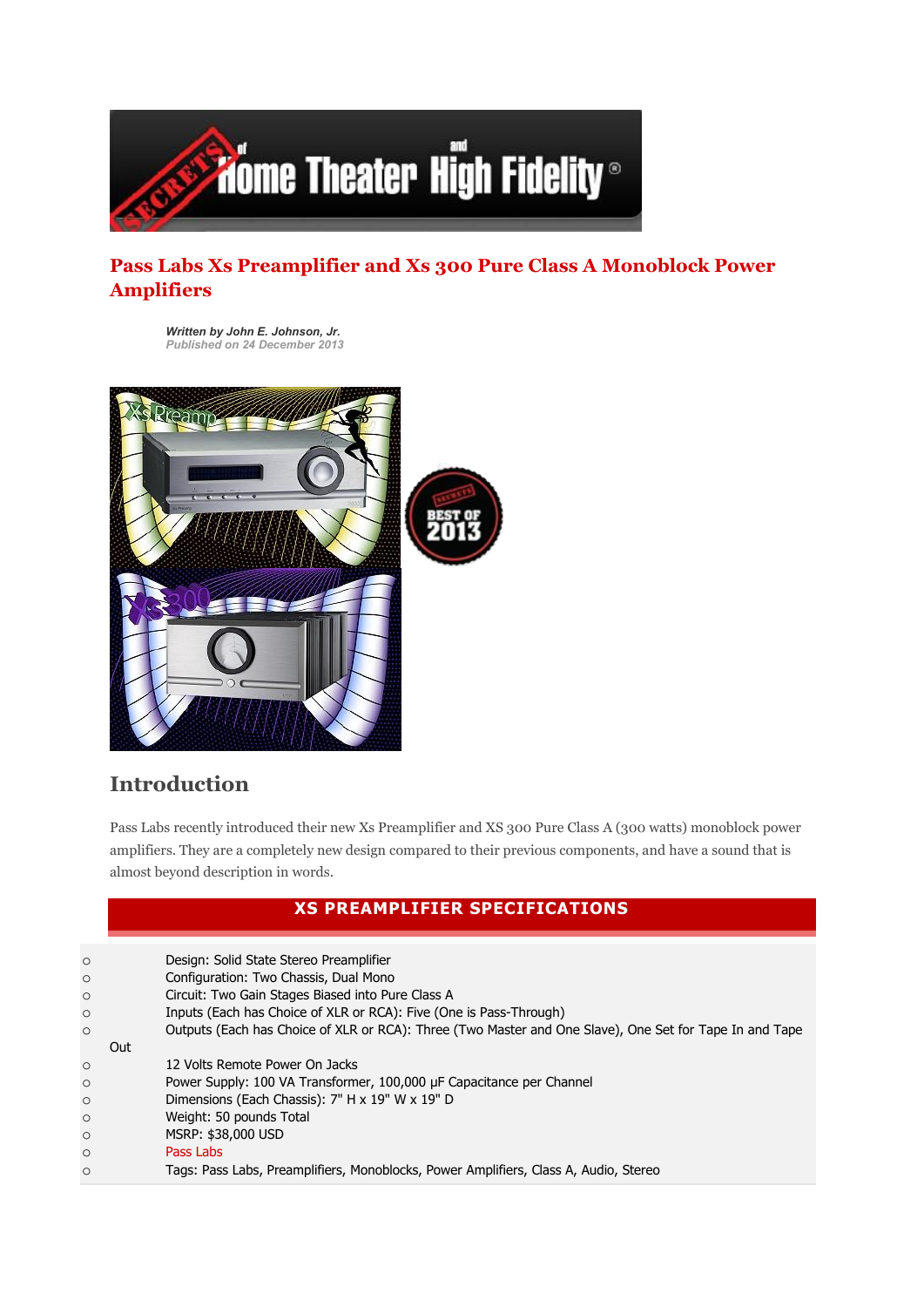#### XS 300 POWER AMPLIFIER SPECIFICATIONS

| $\circ$ | Design: Solid State Mono Power Amplifier                                               |
|---------|----------------------------------------------------------------------------------------|
| $\circ$ | Configuration: Two Chassis                                                             |
| $\circ$ | Power Output: 300 Watts into 8 Ohms, 600 Watts into 4 Ohms                             |
| $\circ$ | Input Impedance: 200 kOhms XLR, 100 kOhms RCA                                          |
| $\circ$ | Power Supply: 2 KVA Transformer, 400,000 µF Capacitance (16 x 25,000 µF)               |
| $\circ$ | Dimensions (Each Chassis): 11.5" Hx 19" W x 27.5" D                                    |
| $\circ$ | Weight: Control (Top) Chassis: 130 Pounds; Current Source (Bottom) Chassis: 168 Pounds |
| $\circ$ | MSRP: \$85,000/pair USD                                                                |
|         |                                                                                        |

## The Design

Pass Labs has long been known for following their own path in designing preamplifiers and power amplifiers. Instead of just attempting to have the lowest distortion possible, they design by listening and let the spectra fall where they may.

The Xs series, which has just started shipping, was designed not only in that manner, but there were no budget constraints as to what components would be inside, or how many prototypes they would build before settling on the final circuits. This has been going on for at least a year, and my guess, is about 1 million dollars were spent in development.

The results are not simply a benchmark, but a landmark in design and sound quality.

I have never heard anything like these two products. Normally, I would divide the review into one for the preamplifier and one for the monoblock power amplifiers, but they were designed for each other, and that is the way I will review them.

The Xs Preamplifier is exquisite, to put it in one simple word. The industrial design (the looks) is superb, and the electronic circuit is a reflection. Two gain stages, biased into Pure Class A drive each channel of the dual mono configuration. The control circuit is in the top chassis, and the gain stages are in the bottom chassis.

There is a total of 200,000 µF of power supply capacitance, more than some power amplifiers have. As you will see in the bench tests, this preamplifier will drive any load, and the resulting spectrum is astonishing.

The front panel is spartan, with a Mute button, Mode (Panel Brightness, or Off), Input Selector buttons, Remote Control IR window, and the Volume Control (Spans - 89 dB to + 10 dB). The volume control is slightly offset with respect to the horizontal line of the top of the chassis. Very elegant.

The rear panel is full, and this is no small preamp chassis. Each input and output has a choice of XLR balanced or RCA single-ended connectors. The Outputs allow a Slave to follow a Master, and the Slave can be configured to have a different output level than the Master. This would allow the Slave to be used for bi-amping, where the second amplifier has a different input sensitivity, or its speaker has a different sensitivity. Very unique and very flexible.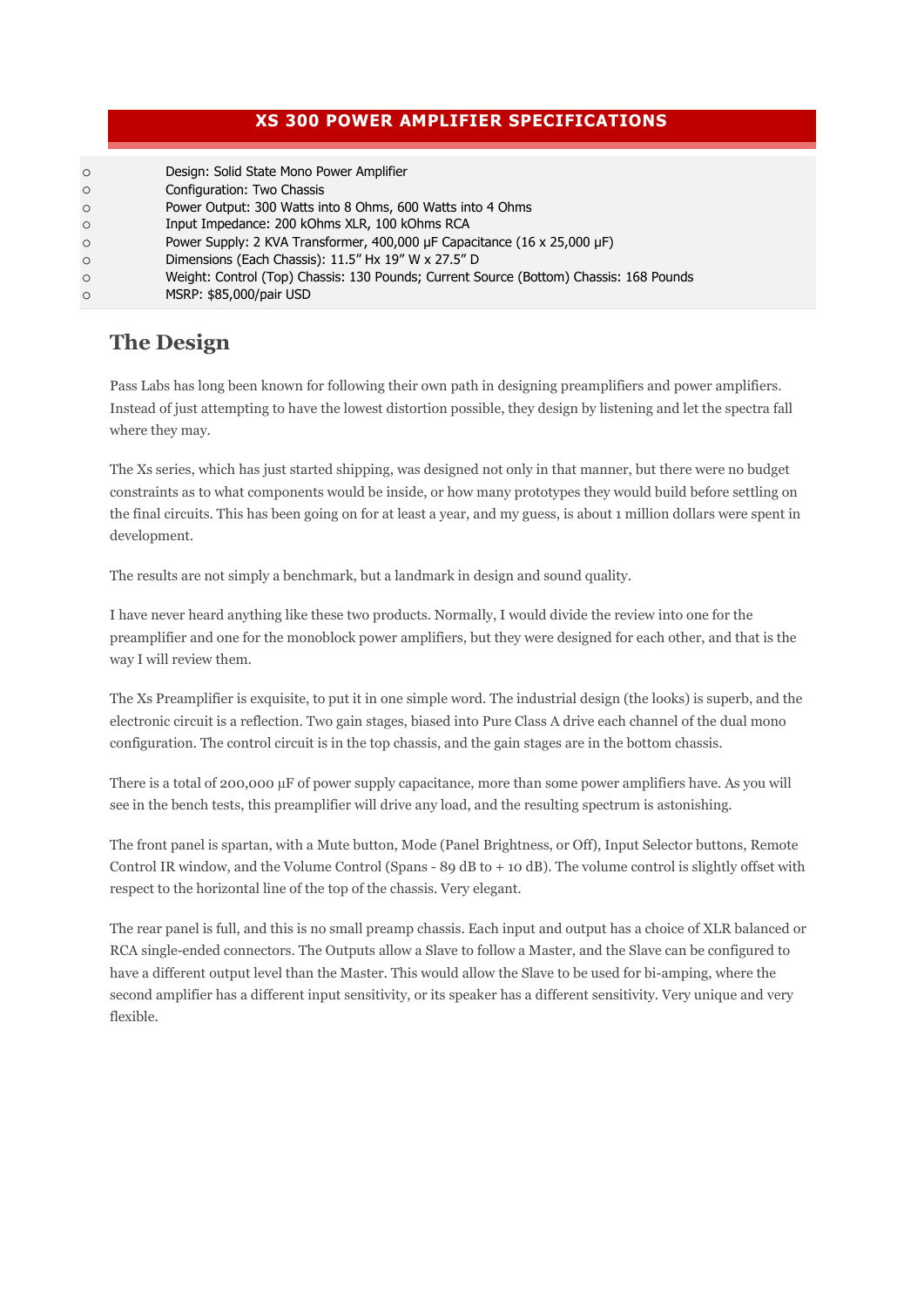

The two chassis are connected together by two umbilical cords, one for each channel.



The remote control is the same as for other Pass Labs products. Solid metal, easy to use.

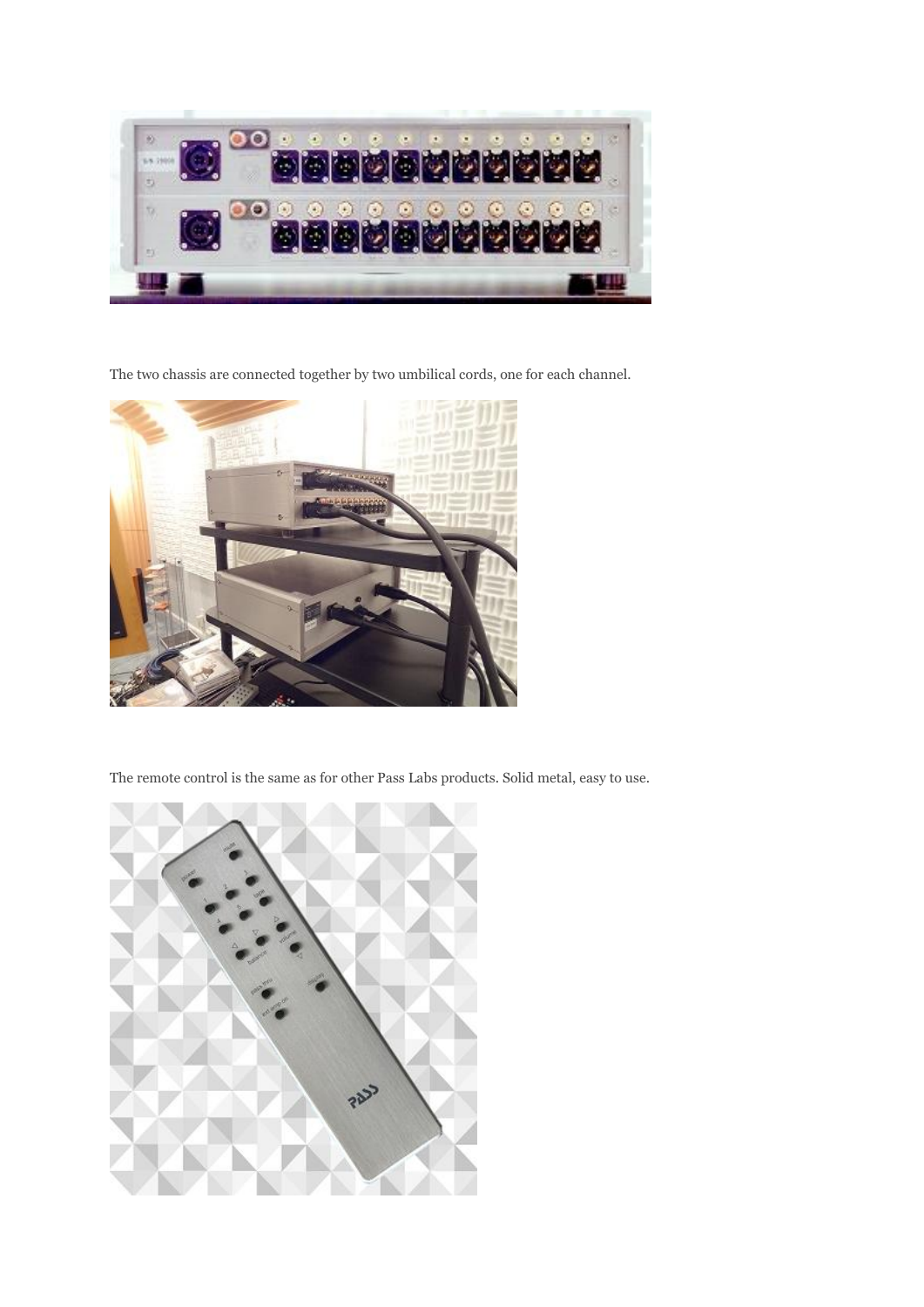The Xs 300 is a massive beast at nearly 300 pounds for the two chassis. There are three gain stages. The input consists of a cascoded quad differential set of Toshiba Jfets, along with a quad set of Toshiba Mosfets that are part of the first and second stages. This provides the voltage gain for the balanced push-pull follower output stage, partially biased by single-ended constant current sources (the current sources are located in the bottom chassis). The output stage has 10 dB of negative feedback (Loop).

There are 36 pairs of transistors in the output stage (18 devices for each of the two push-pull phases), and 40 devices in the current sources (located in the bottom chassis). So, that is 112 transistors for a 300 watt amplifier. The current sources in the output stage are constant current sources, used solely to bias up the output stage with a single-ended character. The amplifier itself is a voltage source design.

A mass market power amplifier of 100 watts per channel might have 6 output transistors.

The front panel of the Xs 300 has an on/off button and a meter that reads straight up as long as the power output does not go above 300 watts into 8 ohms. If you are playing music loud, and which has extreme dynamic transients, the needle moves to the right, indicating that the amplifier is now into Class B output (600 watts peak). The amp is specified to output 600 watts into 4 ohms, but only the first 300 watts are Class A.

Here is a photo of the two Xs 300's placed between my speakers.



The Xs 300's rear panel has the umbilical connectors, an on/off toggle (when it is on, the unit is in 0.5 watt standby power - the front panel on/off button turns the amplifier on for use). There are two sets of speaker binding posts, the most beautiful design I have ever seen. The opening into which you can insert banana plugs has a rubber gasket that keeps dirt from getting into the binding post. The post has a rubber covered surface for ease of gripping and turning, and it will tighten up to a certain point and then it will only make a clicking sound if you try to tighten it further (i.e., over-tightening the post is not possible).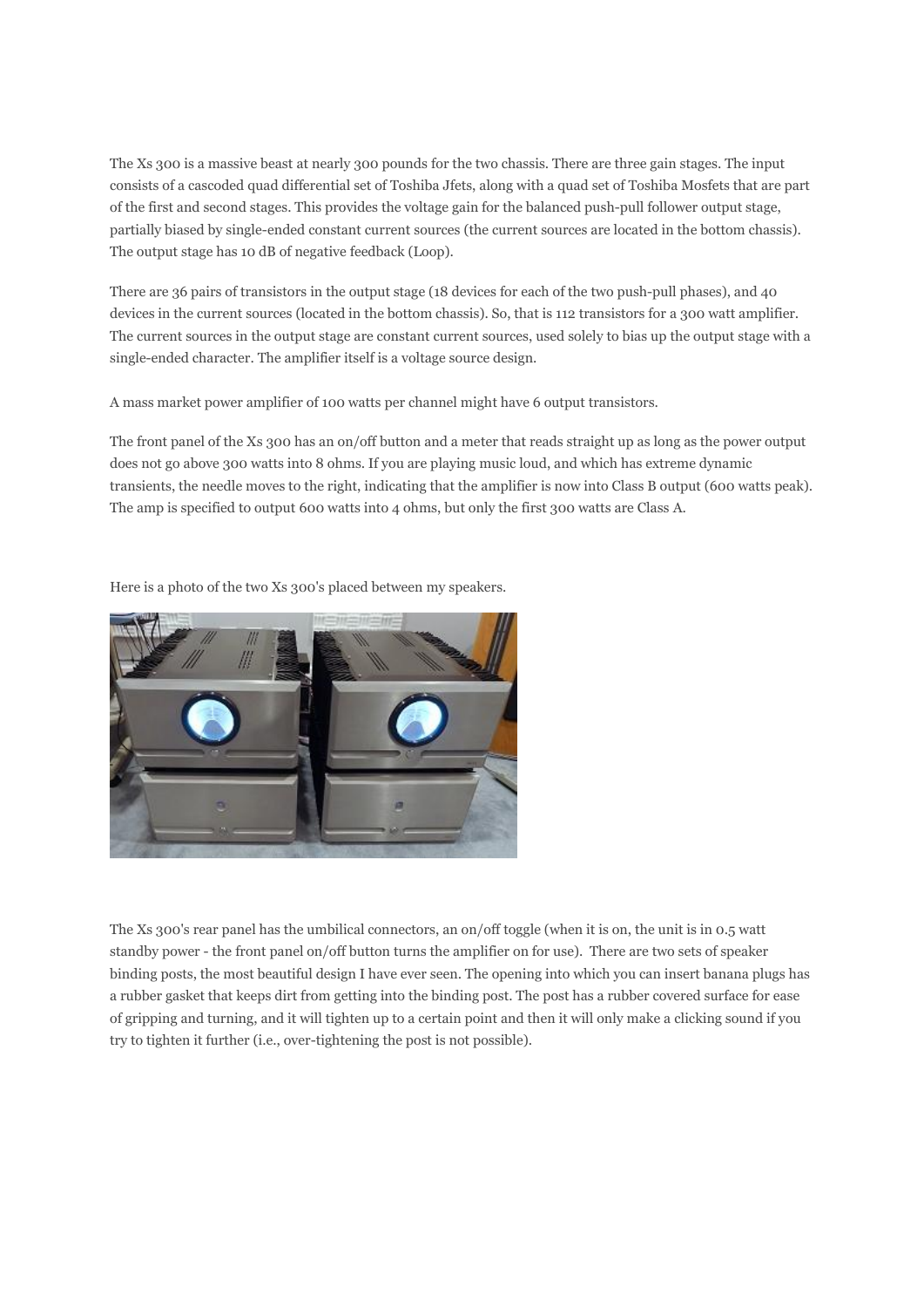

#### In Use

I tested the Xs Preamplifier and a pair of Xs 300 monoblocks with an OPPO BDP-105 universal player, Carver Mark IV ribbon speakers, and Wireworld cables.

Beethoven's *Symphony No. 5* is his most recognizable work, even by those who have no interest in classical music. The opening notes are thunderous, and the dynamic range throughout the piece is very high. The Pass Labs Xs preamplifier and Xs 300 monoblocks (the Xs "package") handled this with ease. I was amazed at the clarity of the violins, even when the full orchestra was playing, but also the deep bass, with its power and depth. Nothing like having 400,000 µF of power supply capacitance to deliver when the signal demands it. This particular disc is a DVD-A (I used the stereo PCM tracks for the test) EuroArts 8-80242-51159-1.

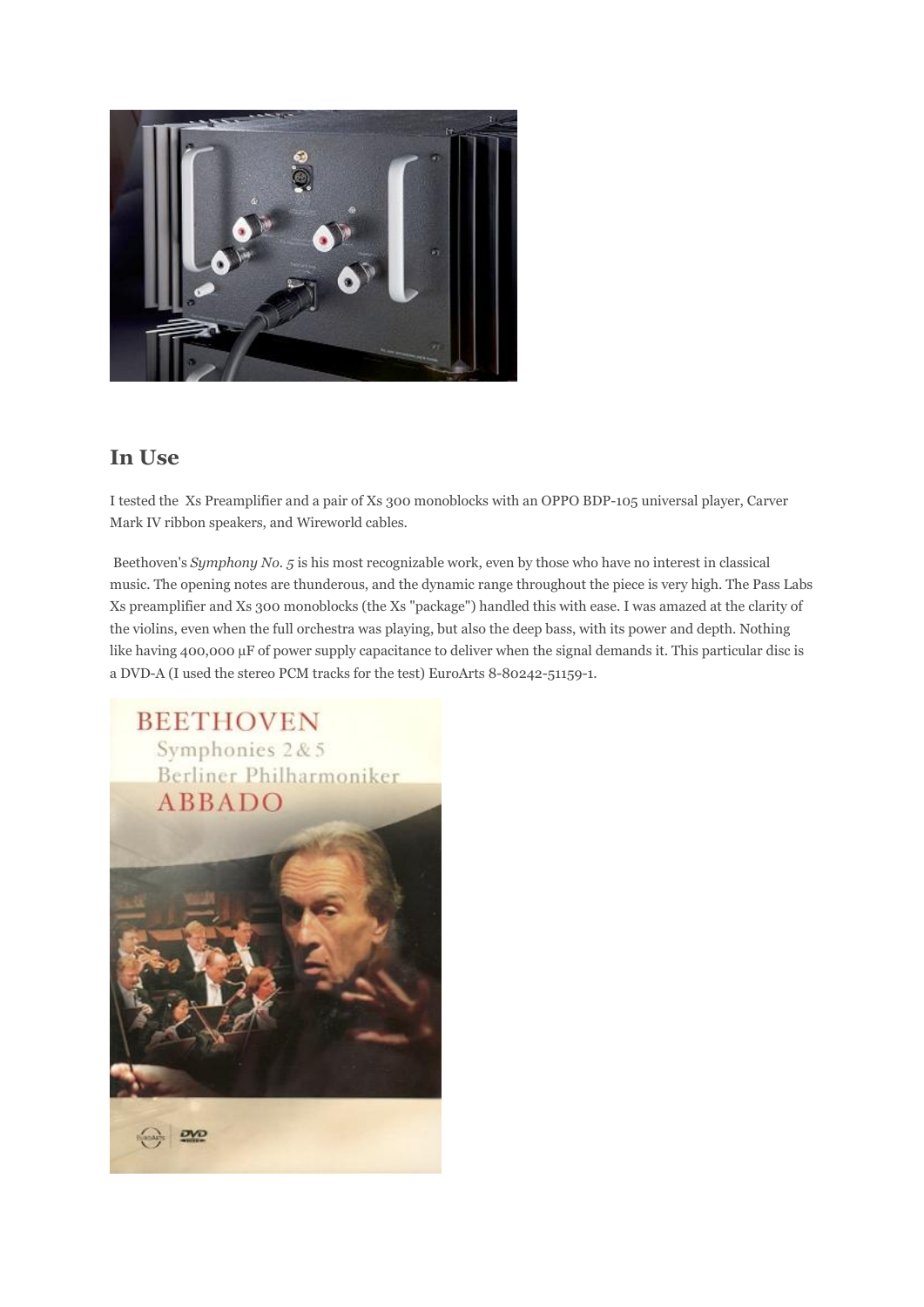Talk about deep bass power. This Telarc SACD (SACD-60614) is an excellent test, not only with the low pedal notes of the organ, but the ability to keep separate the power of the organ with the sharp contrast of the brass. Even at full volume, I heard no distortion. This is one of the discs where I could make the needle move. *Very* demanding music. *Extremely* accommodating amplifiers. My favorite test disc for bass is Telarc's version of Copland's *Fanfare for the Common Man*. With the Xs 300's, the bass drum that the orchestra used just about brought down the sheet rock in the lab. I have *never* heard bass like that from any amplifier. The entire room shook.



Phil Collins' version of "True Colors" on the album *Phil Collins . . . Hits* is superb (Atlantic 0-7567-83139-2), perhaps even better than the original by Cyndi Lauper. The harmony of voices and the pop of the snare drum, all crystal clear and with transient strength. On Hiromi's album, *Brain*, the first track is a feast. The drummer's lightning fast work on the hi-hat cymbals was more detailed and crisp than I have ever experienced from the recording.

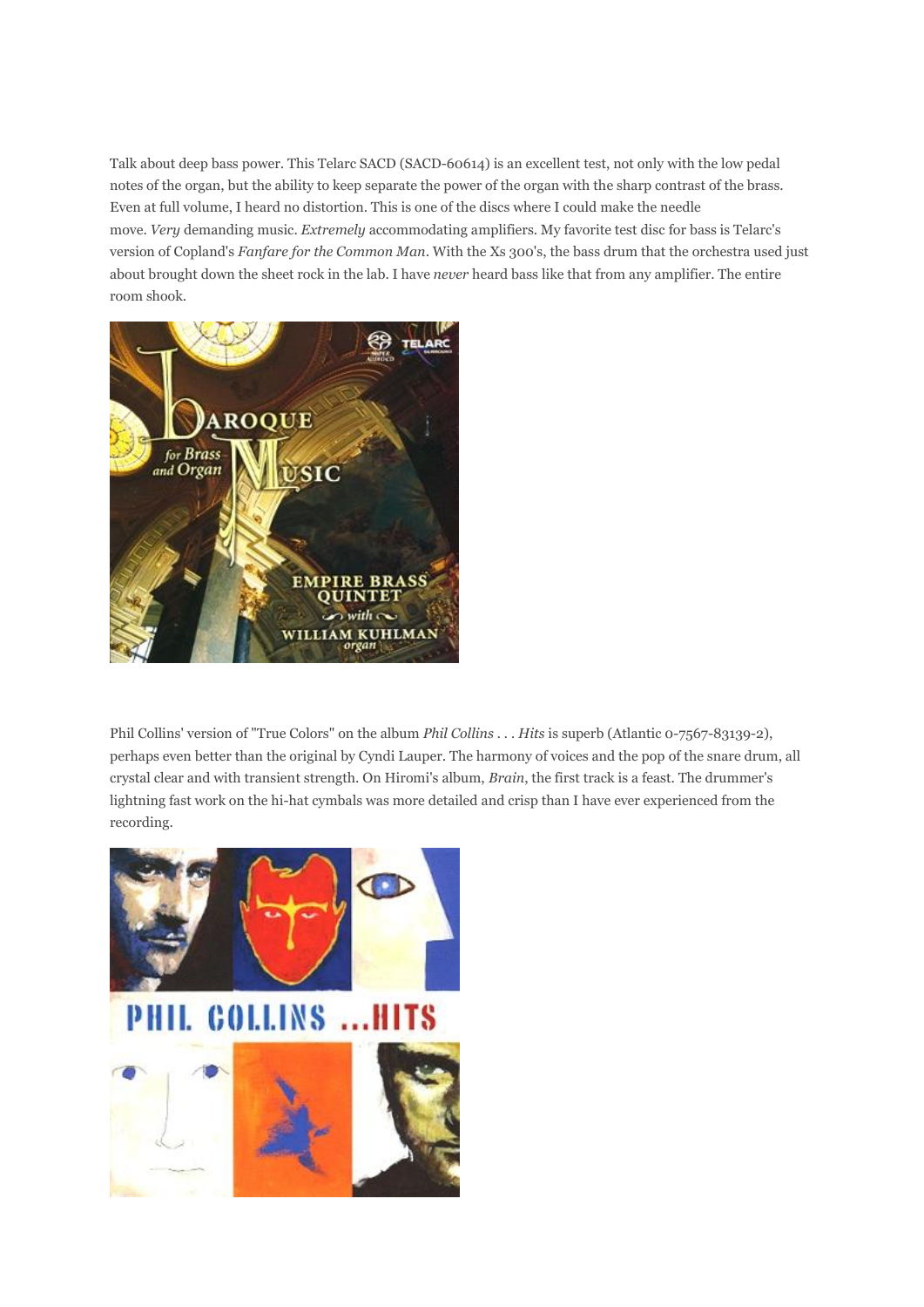Baroque music all seems to sound like either a funeral or seasonal celebration. This Telarc SACD (SACD-60651) sounds like the latter, and since this review was published on Christmas Eve, so much the better. And because the music has five operatic voices singing with the music, it is a good test for separation. The "package" kept it all neatly tied up, with each instrument and singer in a satin ribbon-wrapped box. Not a test for power or bass depth. But for musicality and detail? Excellent!



Dukas' *La Peri* is one of my favorite pieces of classical music. This rendition is Telarc CD\_80515-SA (SACD). In particular, the "Fanfare" is a terrific mixture of all types of brass, including tuba. There again, the deep bass power of the package brought forth that instrument like I was listening to the disc for the first time. Yet, even with the intensity, the trumpets came through with effortless ease, and nary a hint of harshness.

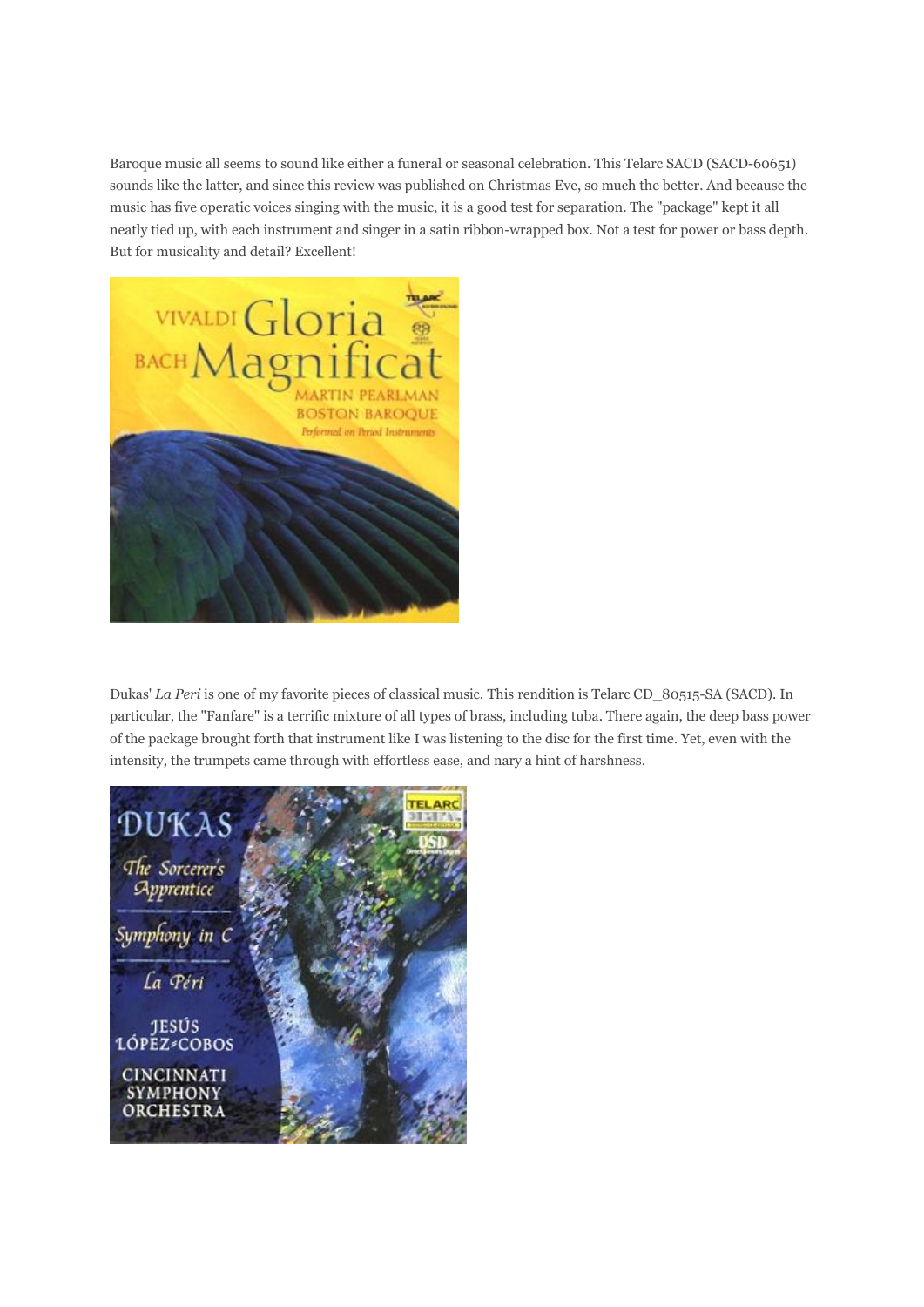Mozart composed many symphonies. He died very young, but he started composing very young. This particular disc (SACD) stands out for its beautiful recordings of *Symphonies Nos. 38-41* (Linn Records - CKD-308). Mozart composed during the transition from the Baroque to the Classical era, and the music is a combination of both. Some audiophiles don't like Mozart, perhaps just because of this. However, I am a big Mozart fan, exactly because his works do have a relaxed background of Baroque, but with distinct melodies characteristic of the Classical era. They are very listenable, without distracting you if you want to read while the music is playing. And that is just what I did here. I read a great novel, and listened to all four symphonies on this two-disc set. I was not distracted, and yet, the melodies seemed to synchronize my auditory cortex and made me feel at peace, even though the novel had more than its share of violence.



I was listening to the system one afternoon, and the door was open to the outside (a warm day, and the amps were making the room warmer), and my wife walked in, mentioning that the sound of the Pass Labs setup made her want to stop what she was doing in the yard and come in to listen. That's what the Pass Labs components do. Their musicality *invites* you to listen.

## On the Bench

Distortion measurements were made within a bandwidth of 80 kHz, and into a load of 100 kOhms for the preamplifier and 8 ohms for the power amplifier, unless otherwise specified.

First, the Xs Preamplfier: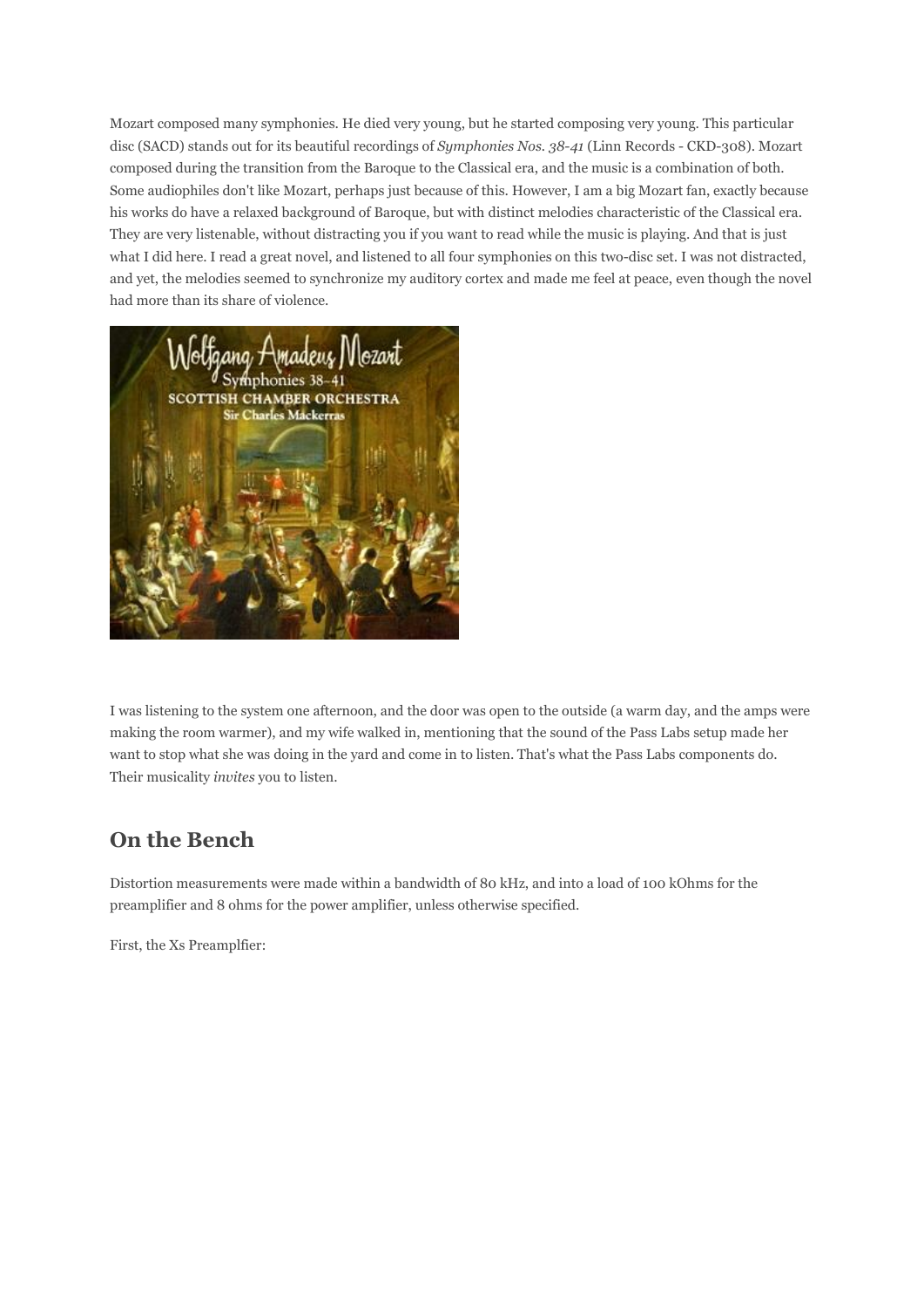At 1 kHz and 2 volts, THD+N was 0.002%. Notice that there are many harmonics, but they are all below -100 dB, which means, no audible harmonics at all. Fantastic performance, as 2 volts is the range you would most likely be using to drive power amplifiers.



Even at 5 volts output, only one harmonic (the third) is above -100 dB, and it is just marginally so at -90 dB.

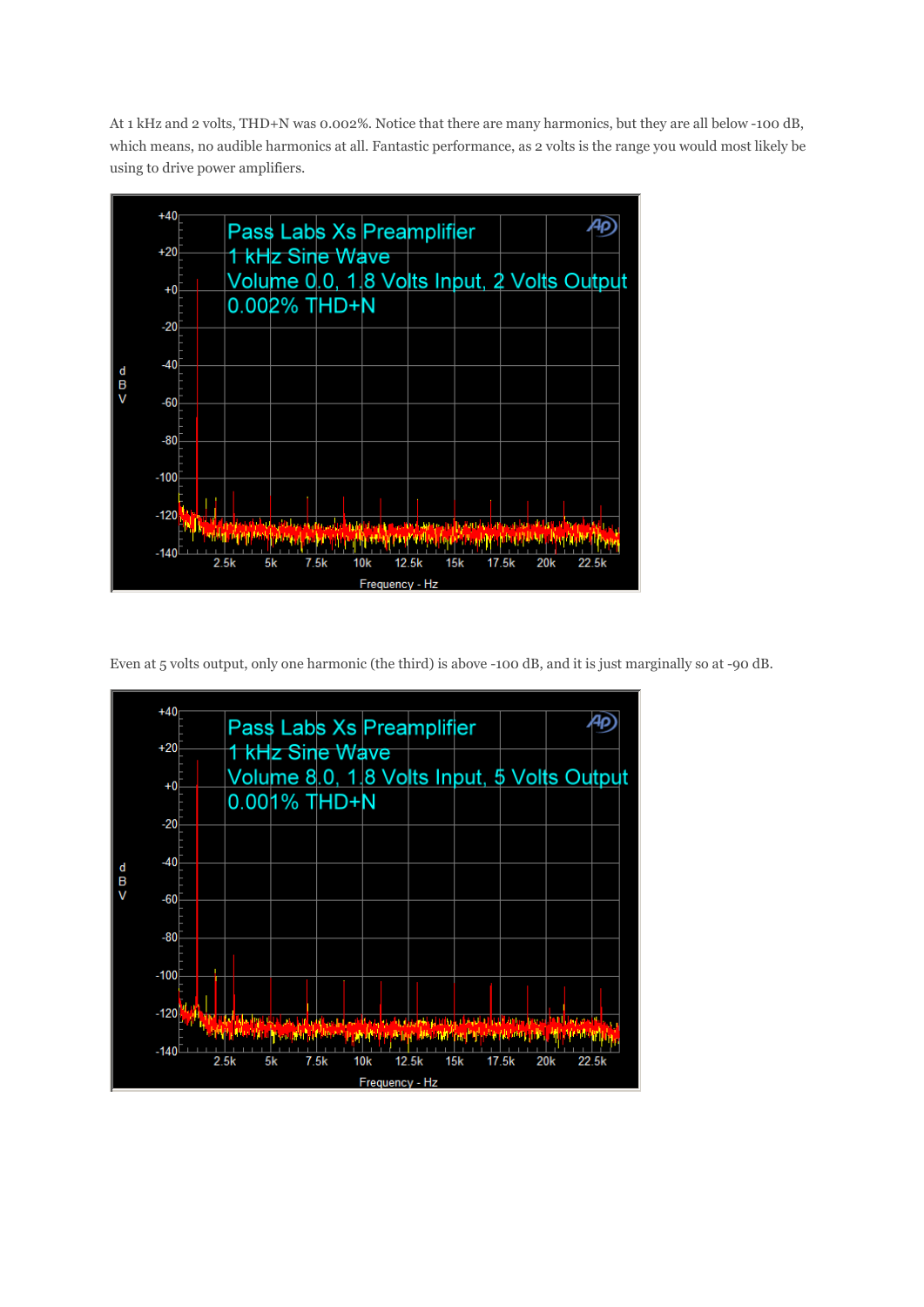The side bands around these 19 kHz and 20 kHz test tones are essentially also below -100 dB with 2 volts output. The B-A peak at 1 kHz is also below -100 dB. Inaudible. Incredible!



At 5 volts output, most of the side bands are at -100dB or below, with just a few at -80 dB. The B-A peak at 1 kHz is at -98 dB.

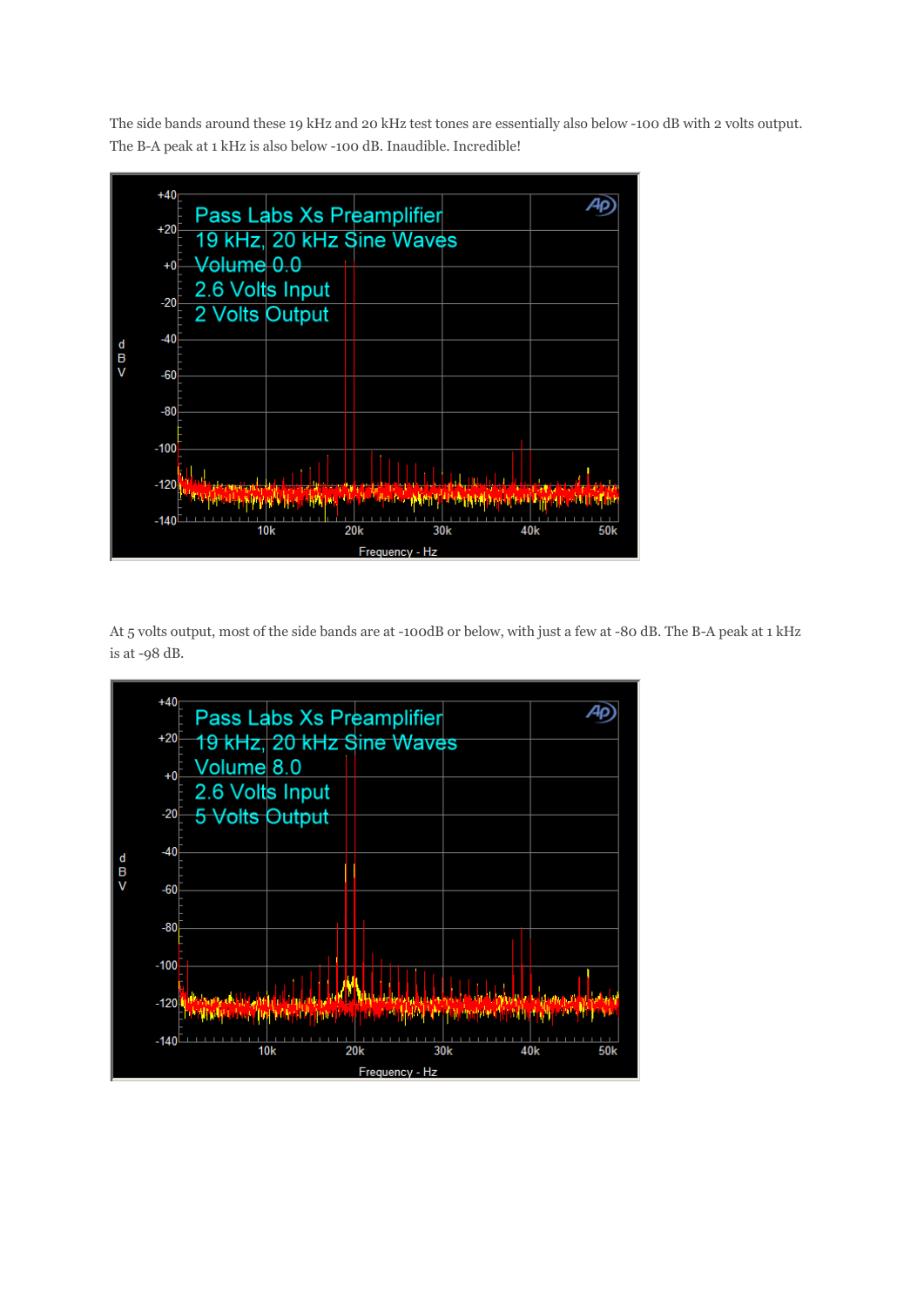IMD at 2 volts output was only 0.001%.



At 5 volts output, IMD rose slightly, to 0.003%. This is truly landmark performance!

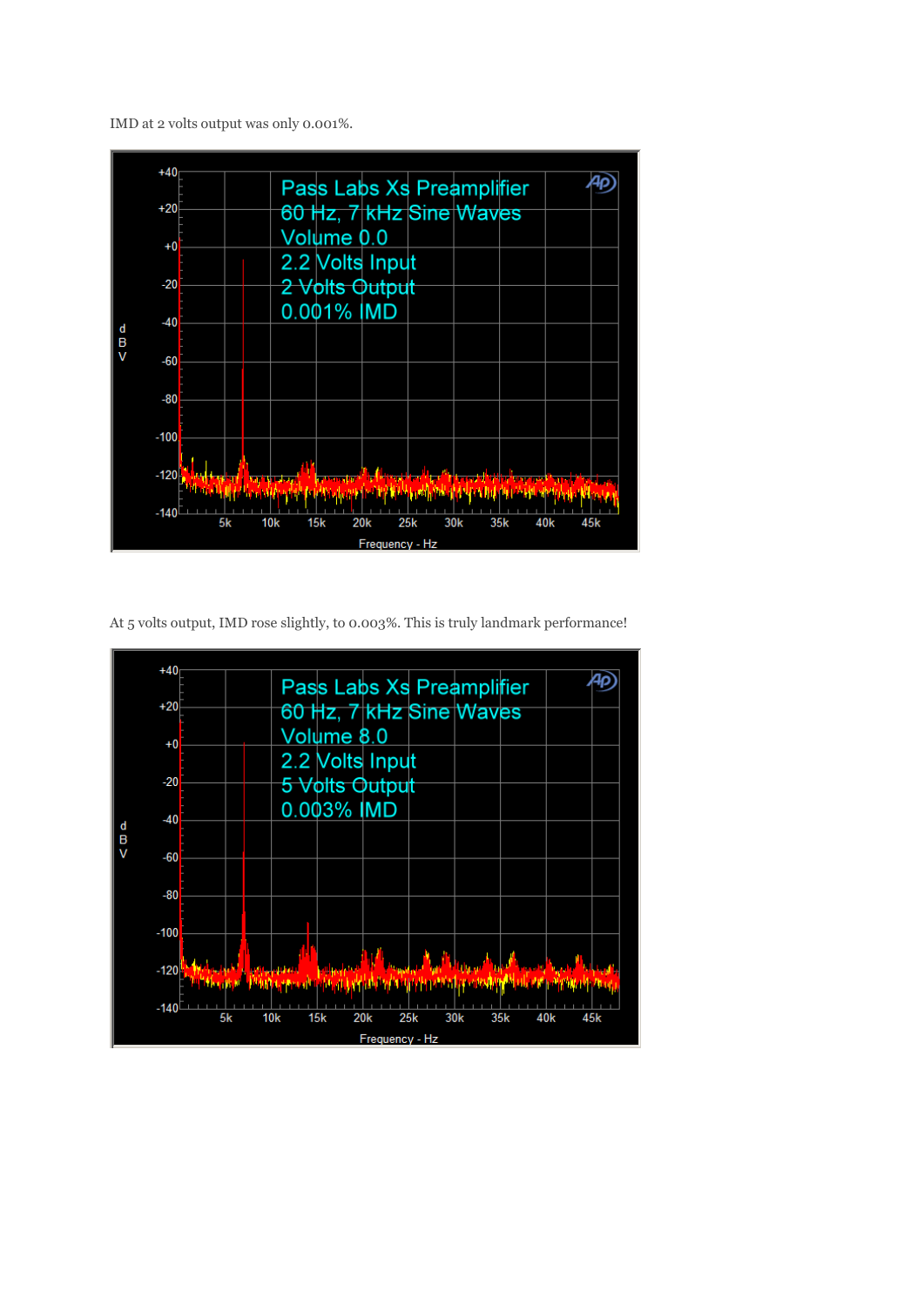Distortion vs. Frequency is shown below. It shows the typical rise at the high end of the spectrum, but does not go above 0.007% even at 5 volts output.



Distortion vs. Output Voltage resulted in a graph where all the lines overlapped, whether at 2 volts output, 5 volts output, 100 kOhms load or 600 ohms load. I have never seen performance like this. It means the Xs Preamplifier is built to drive any load, and there will be no sagging of the deep bass at high power, which is exactly what I experienced when I cranked the volume.

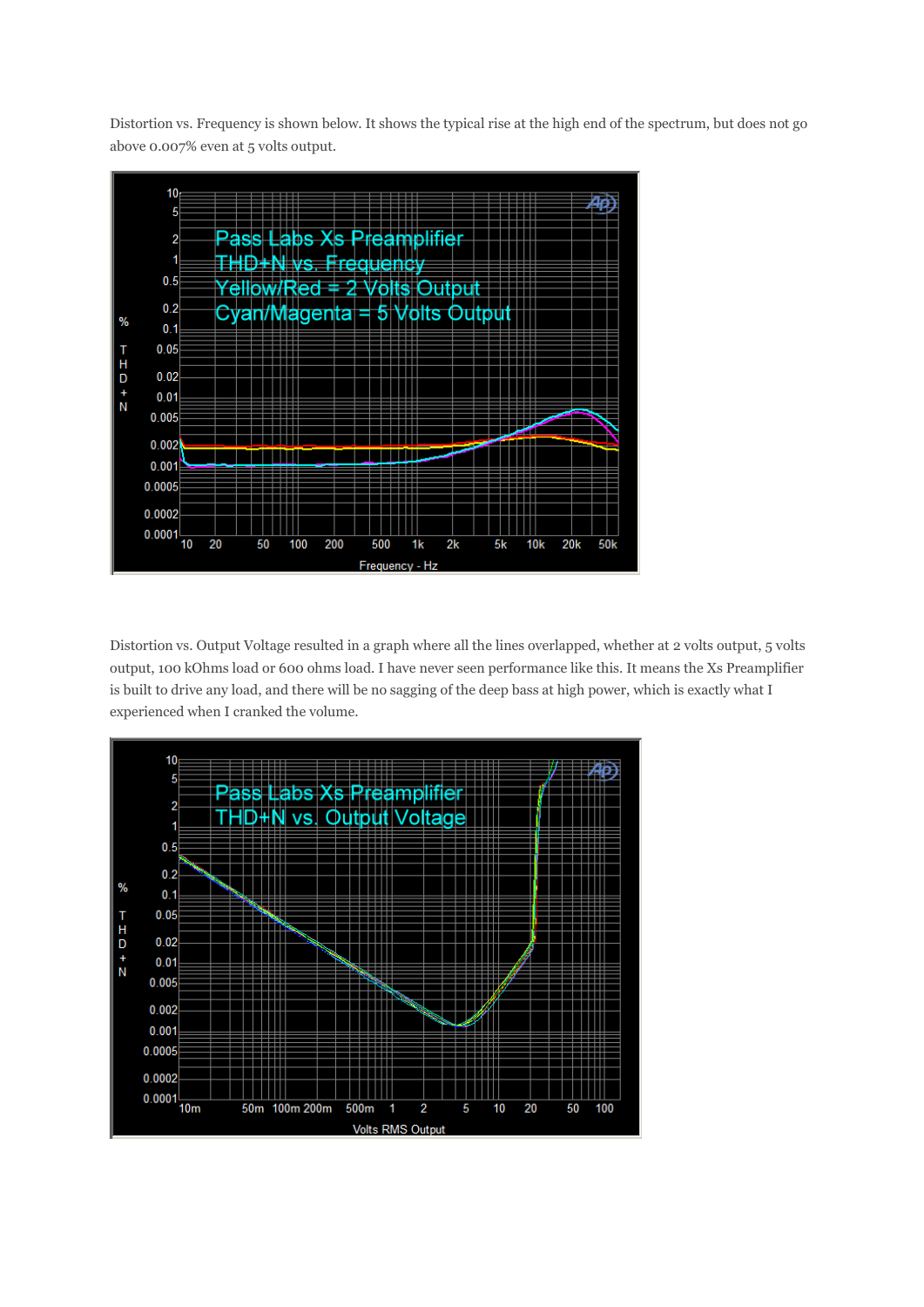

The measured Frequency Response was 20 Hz - 50 kHz, -0.5 dB.

And now, the Xs 300 Monoblock Power Amplifier:

At 5 volts output, THD+N was 0.02%, with the second harmonic being the major peak.

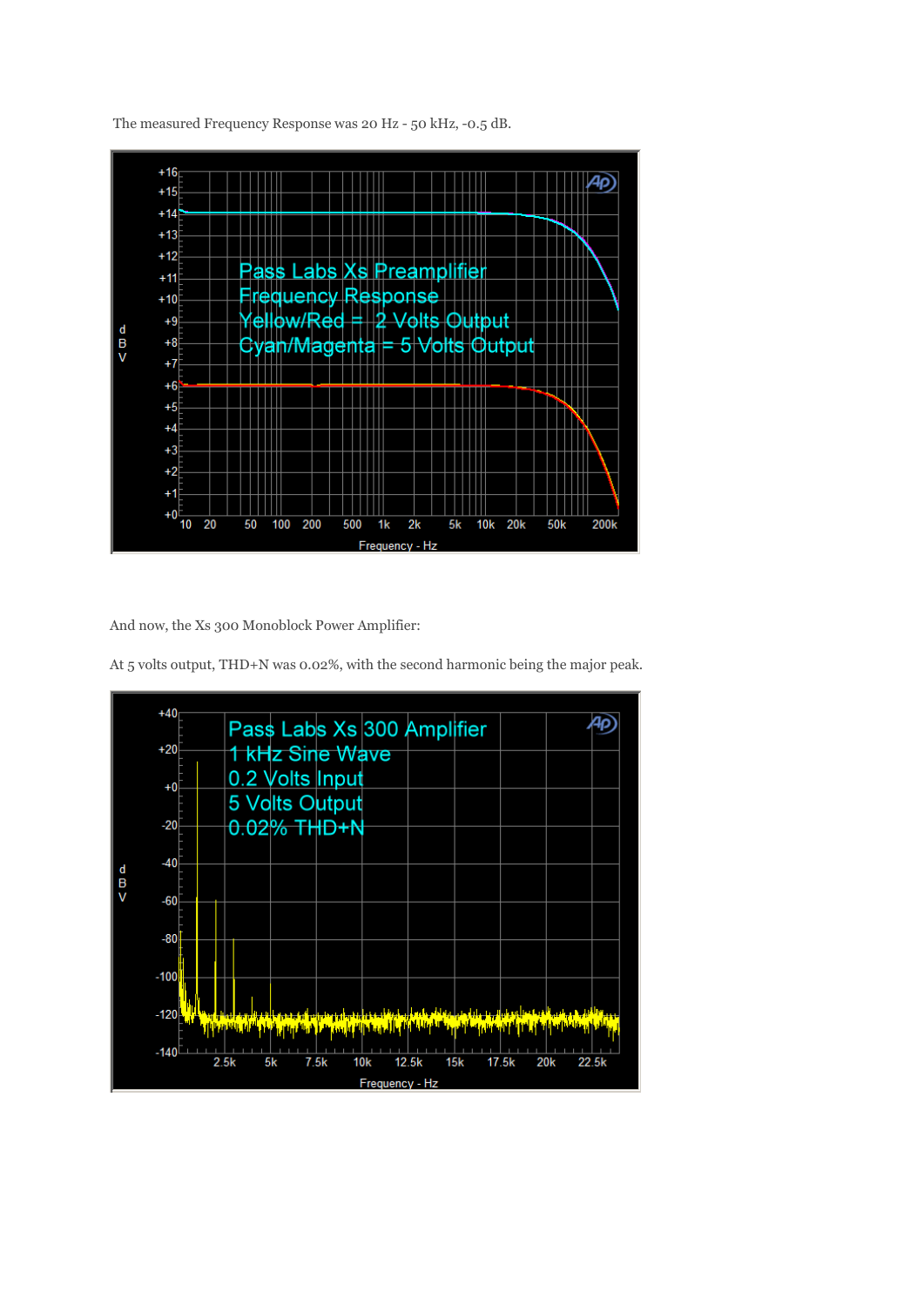At 20 volts output, distortion rose to 0.1%, with the second harmonic again being the largest, but the third also contributing a major peak.



Using 19 kHz and 20 kHz sine waves, at 5 volts output, the noise floor was at -100 dB instead of -120 dB as it was in the previous graphs. I had an issue with noise contamination due to using a dedicated 240 volt outlet to power the Xs 300's. This outlet has its own dedicated ground as well. The other components in the test (including the Audio Precision) were connected to 120 volt outlets, which have a different ground. At first, I eliminated the PC and used a laptop with battery power. This helped a bit, and then I connected the grounds of the 120 volt outlet to the ground of the 240 volt outlet. This helped even more, but for the 19 kHz, 20 kHz test, below about 7 volts, this -100 dB noise floor was visible. I could see the noise fluctuating on the Audio Precision, but at 7 volts output from the amplifier, and above, the noise seems to have been suppressed.

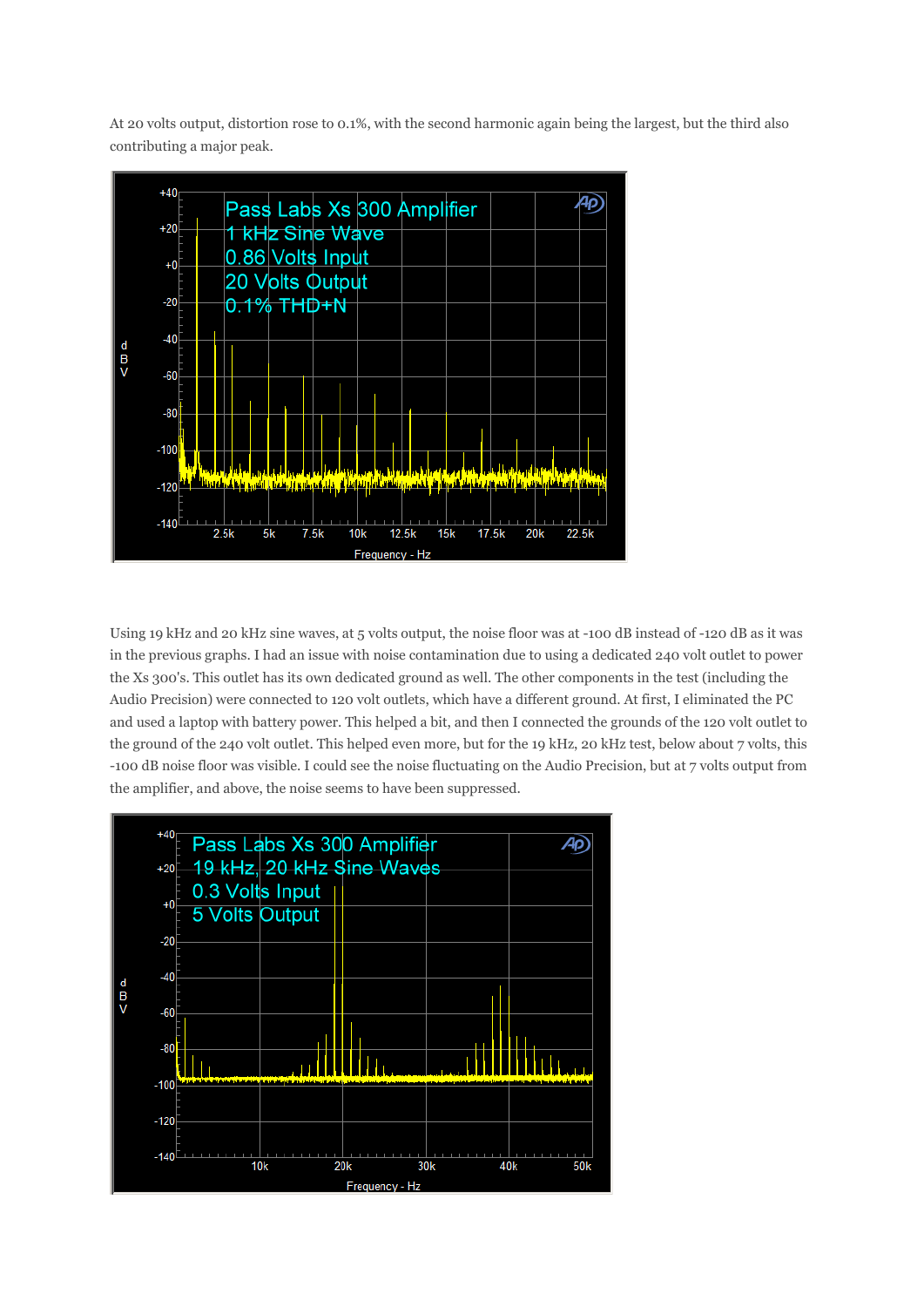Moving the output up to 7 volts resulted in the normal noise floor of  $\sim$  -120 dB. There are quite a few side bands, and the B-A peak is at -63 dB. This is part of the sculptured sound that the Pass Labs created for the Xs 300. They listened, made adjustments, listened, made more adjustments, etc., and when they were all happy, that was the design, with the distortion peaks falling wherever they might.



At 20 volts output, the B-A peak is at -42 dB. If I had just looked at the graph, but never heard the amplifier, I would have predicted some audible distortion. But it didn't occur. Here is the reason. Pass Labs used extremely high quality parts, a massive power supply, and more than 100 output devices. They created the sound by changing a capacitor or resistor here and there, but these were not band aids to fix problems. They were there to create a pleasing sound, one that was similar to a Pure Class A triode power amplifier (50 watts) that they designed beforehand, and decided that they would build the Xs 300 to mimic that sound, but not be deficient in the bass or high frequencies. A mass market amplifier (such as in an inexpensive receiver) that has distortion peaks like these, has those peaks because of trying to keep the costs down, using lower quality parts, and using a lot of negative feedback to fix issues in a weak power supply. So, the amplifier produces high distortion peaks from stress, not because the amplifier was designed to sound a specific way. The Xs 300 produces them because it was engineered to do so. It plays the music stress-free, just coasting along, with the peaks added for "flavor" by changing the value of a few parts and listening to the results. Secondly, the Xs 300 is operating in Class A, which makes it very fast. So, short transients, like the leading edge of a ride cymbal "ping" come through clearly.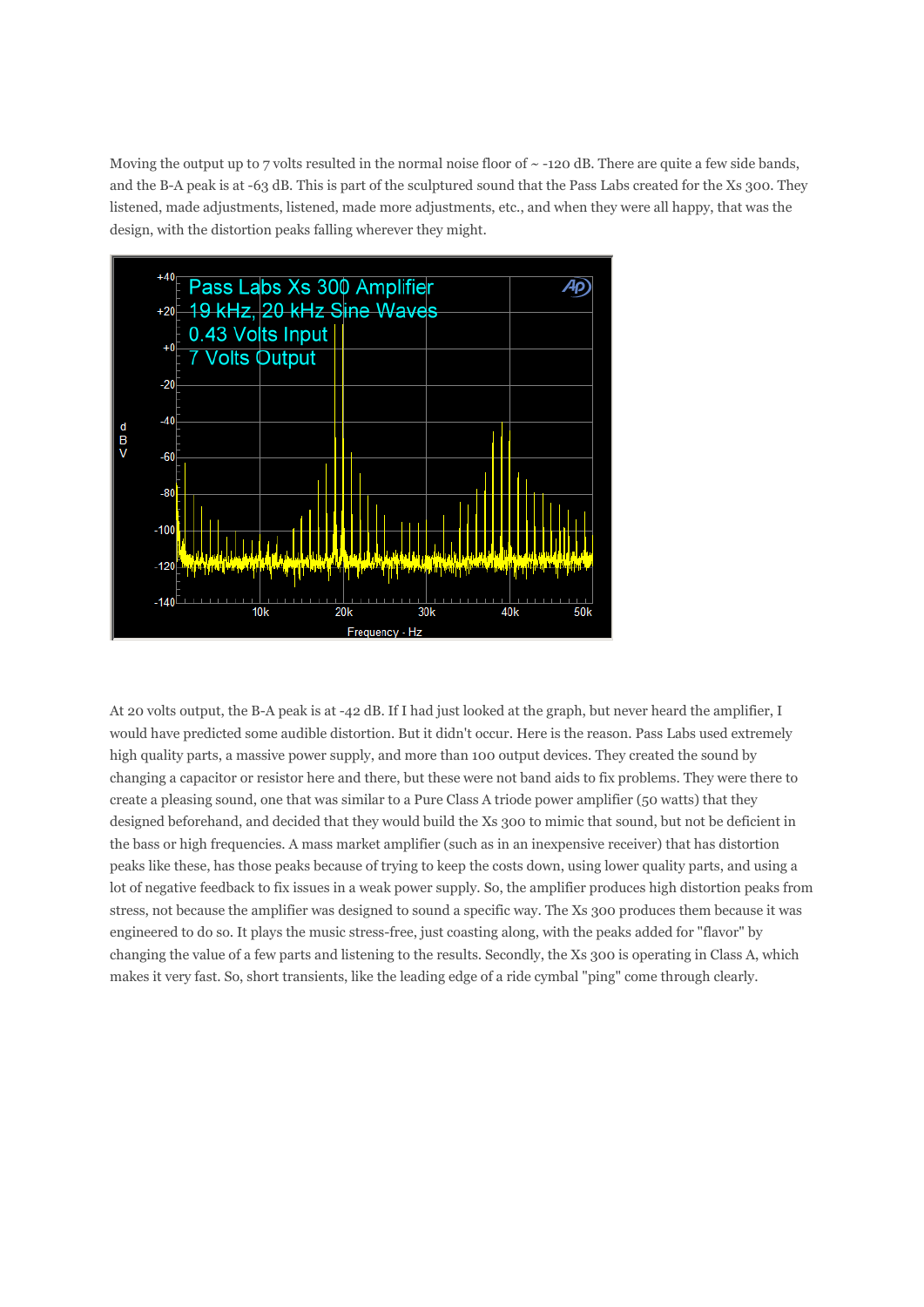

At 5 volts output, IMD was 0.09%.

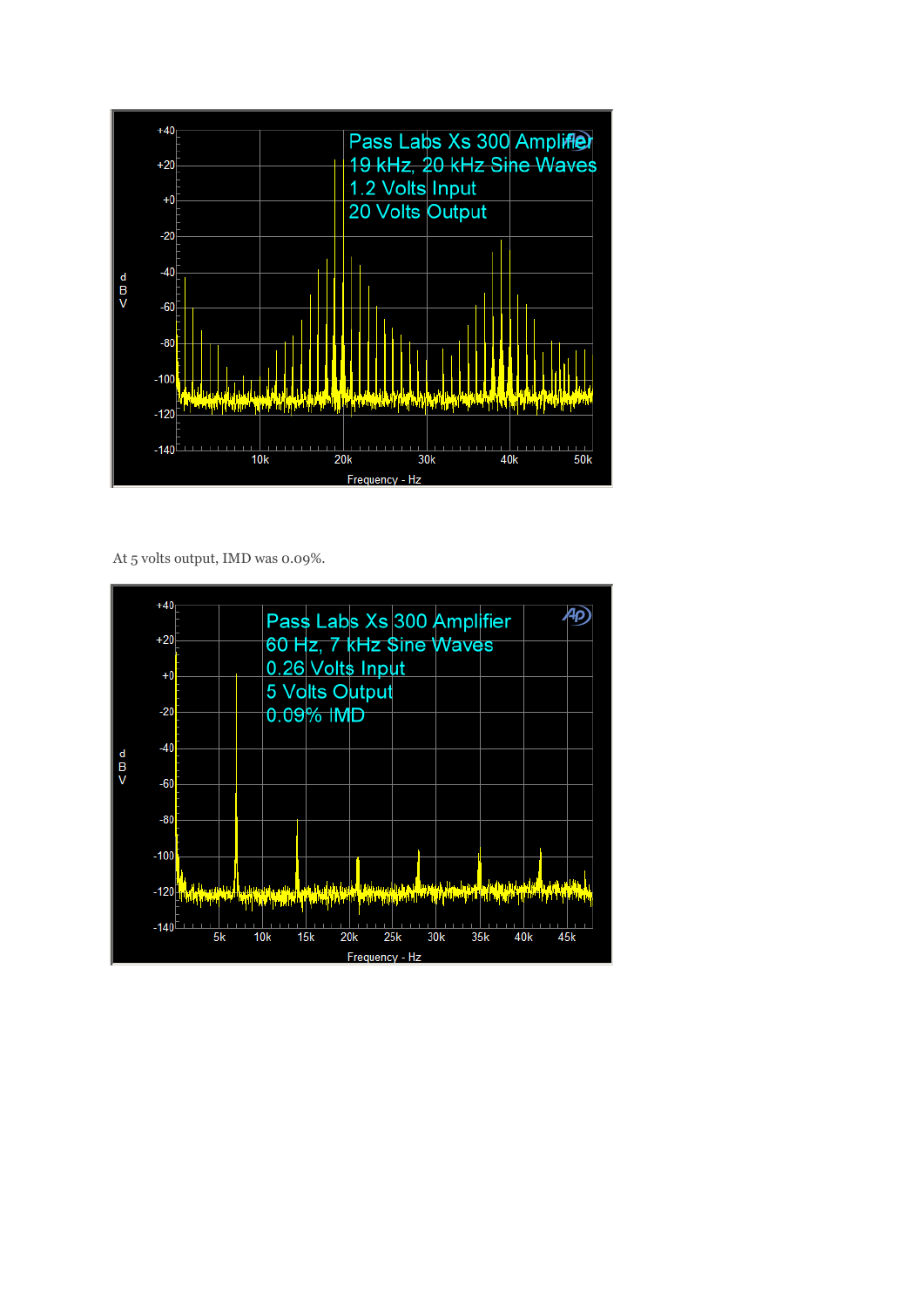

And at 20 volts output, IMD was 0.34%. Again, these are results that were "built into" the design.

THD+N vs. Frequency is shown below.

At 8 ohms, with 5 and 20 volts output, distortion maxed out in the audible spectrum at 0.4% and 20 kHz at 20 volts output.

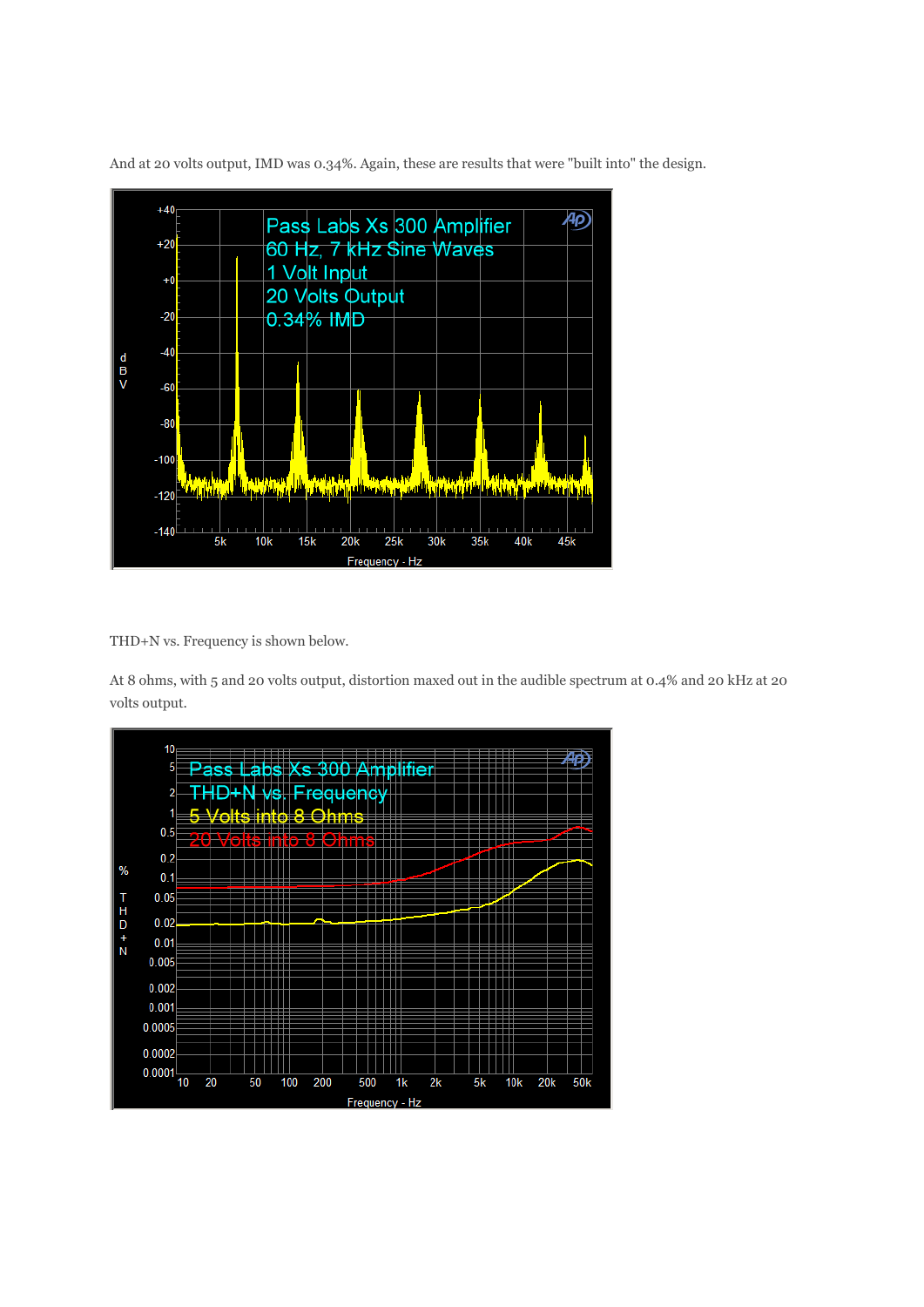

At 4 ohms and 20 volts output, distortion was right at clipping (1% THD+N) at 20 kHz.

Distortion vs. Output at 8 ohms indicates that the Xs 300's hard knee is exactly at the rated output of 300 watts. I'm sure this is a reflection of the Pure Class A bias at full output. Clipping was at 340 watts. The jagged part of the graph at low wattage output reflects the noise contamination from using a 120 volt supply and 240 volt supply for the various components that I described earlier. It's not the amplifier's problem. It's my problem, and I am working on solving it. I have purchased a 240 v to 120 v step-down transformer that I hope will do the trick. Both the Xs Preamplifier and the OPPO BDP-105 will be powered with the transformer (and the Audio Precision when I run the tests). This will result in all of the components having the same ground.